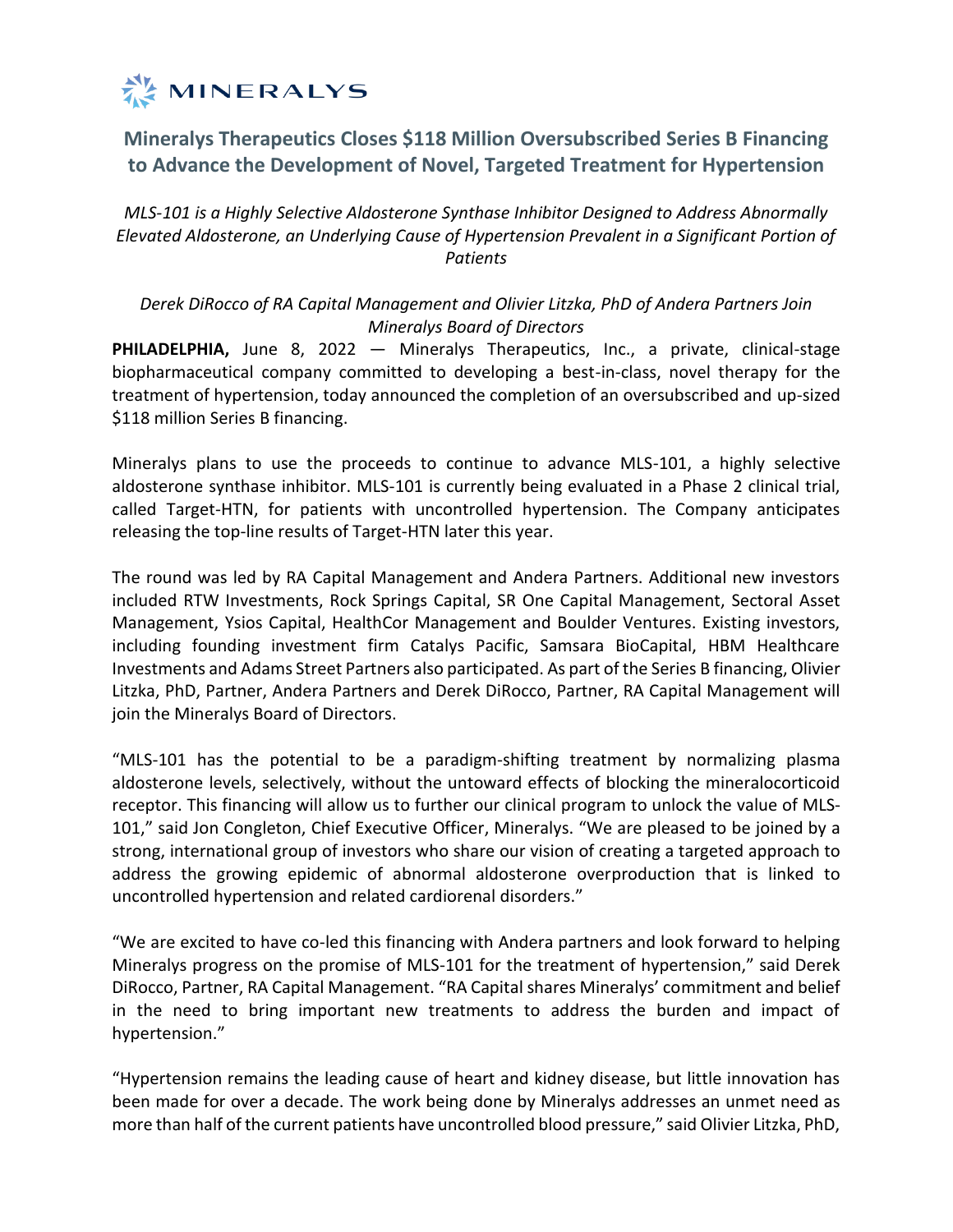Partner, Andera Partners. "We are pleased to support Mineralys' experienced team as they work to bring a targeted treatment for the millions of hypertension patients failing to achieve their goal blood pressure."

"We are delighted to have both Olivier and Derek join as new members of the Mineralys Board of Directors," said BT Slingsby MD, PhD, MPH, Founder & Executive Chairman of Mineralys. "Mineralys was created to transform the diagnosis and treatment of hypertension by targeting one its underlying causes, aldosterone, impacting millions of patients. We look forward to working with our new investors and Board members to advance the MLS-101 development program."

#### **About MLS-101**

MLS-101 is a highly selective and potent aldosterone synthase inhibitor, licensed from Mitsubishi Tanabe Pharma Corporation, that is being investigated for the treatment of hypertension. MLS-101 significantly reduces plasma aldosterone levels by selectively inhibiting the CYP11B2 pathway responsible for synthesis of aldosterone, without the untoward effects of blocking the mineralocorticoid receptor. MLS-101 has demonstrated excellent selectivity for the synthesis of aldosterone without effecting other hormones like cortisol. MLS-101 selectivity holds the potential for targeted treatment of blood pressure in hypertension patients with elevated aldosterone production, an underlying cause of hypertension prevalent in at least 25 percent of all hypertensive patients.

MLS-101 has been studied in healthy volunteers in a Phase 1 program that validated the aldosterone reducing effects of MLS-101 and demonstrated a safe and tolerable clinical profile. MLS-101 is currently being investigated in uncontrolled hypertension in a Phase 2, proof-ofconcept study. The benefit of MLS-101 may extend beyond hypertension into end-stage renal disease, cardiac heart failure and cardiac mortality.

## **About Mineralys Therapeutics, Inc.**

Headquartered in Philadelphia, PA, Mineralys Therapeutics, Inc. is a private, clinical-stage biopharmaceutical company, founded by Catalys Pacific, and is committed to developing best-inclass, novel therapy for the treatment of hypertension. The Company is driven to bring a targeted approach to the management of hypertension via the development of MLS-101. MLS-101, licensed from Mitsubishi Tanabe Pharma Corporation, is a highly selective and potent aldosterone synthase inhibitor that is being investigated for the treatment of hypertension. For more information, please visit [https://mineralystx.com/.](https://mineralystx.com/)

## **About RA Capital**

RA Capital Management is a multi-stage investment manager dedicated to company formation and evidence-based investing in healthcare and life science companies developing drugs, medical devices, diagnostics, services and research tools. The firm's portfolio of private and public companies spans the globe and most therapeutic areas across all stages from discovery through commercialization. RA is committed to fostering diversity internally, in its portfolio companies, and in the broader biotech community. For further information, please visit www.racap.com.